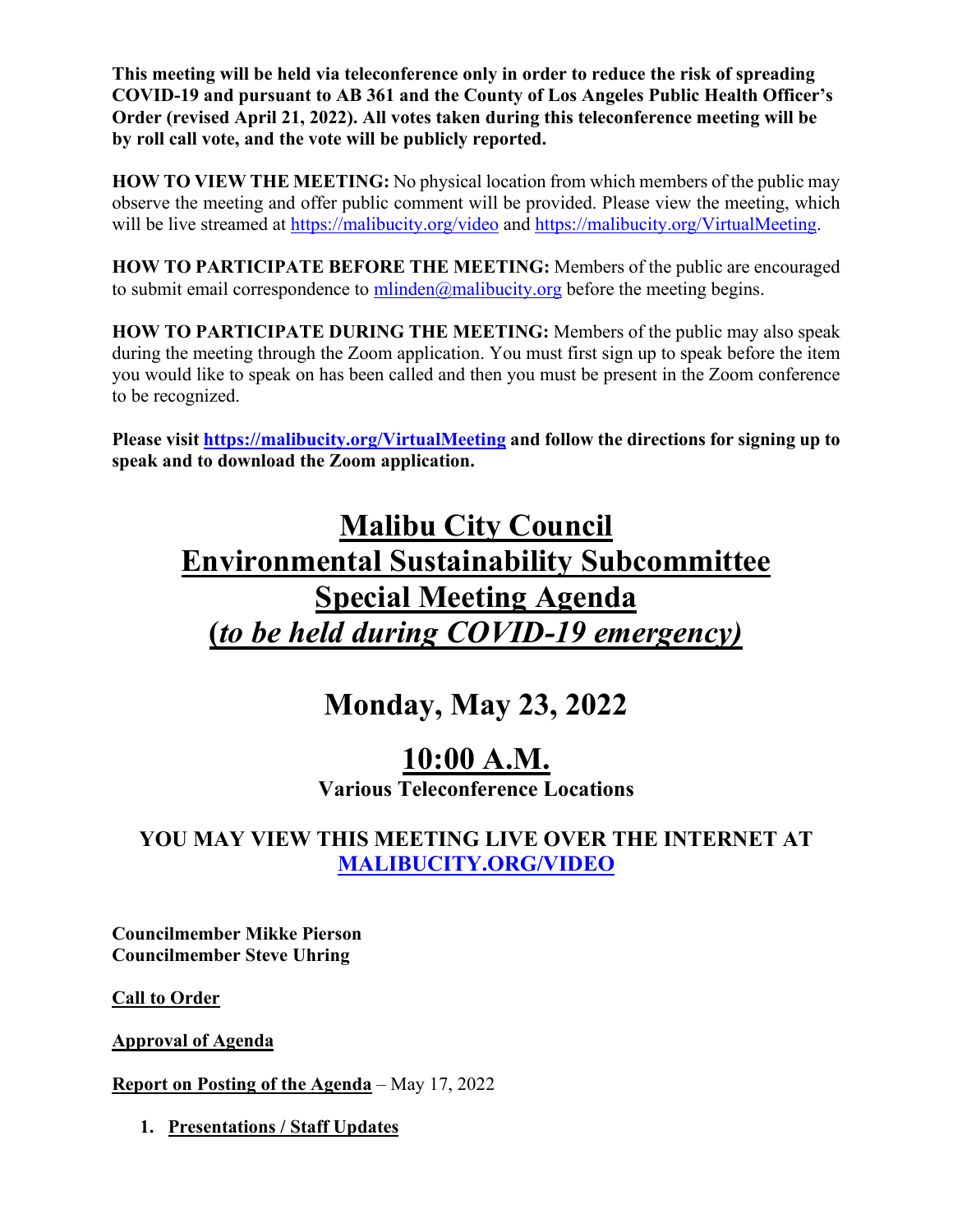#### **2. Old Business**

None.

#### **3. New Business**

A. Approval of Minutes – June 9, 2021

Recommended Action: Approve minutes for the Environmental Sustainability Subcommittee Special meeting of June 9, 2021.

Staff Contact: Executive Assistant Linden, 456-2489, ext. 232

#### B. Environmental Programs Update

Recommended Action: Receive and file a presentation on the Environmental Programs activities and provide feedback to staff.

Staff contact: Senior Environmental Programs Coordinator Shen, 456-2489, ext. 376

#### **Adjournment**

*I hereby certify under penalty of perjury, under the laws of the State of California, that the foregoing agenda was posted in accordance with the applicable legal requirements. Special meeting agendas may be amended up to 24 hours in advance of the meeting. Dated this 17th day of May 2022, at 11:30 a.m.*

 $\mathcal{P}$ arge Strales

*Mary Linden, Executive Assistant*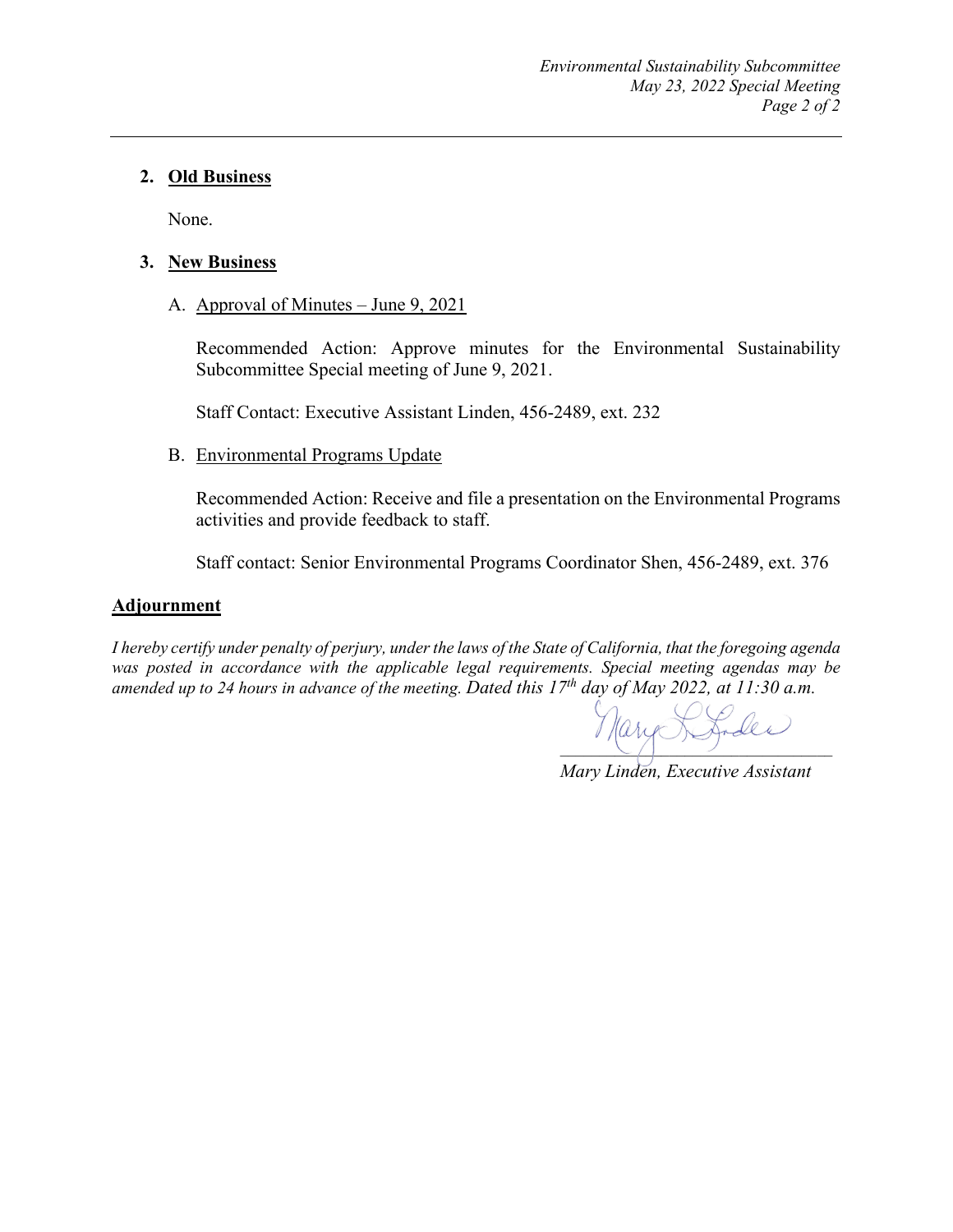

# Environmental Sustainability Subcommittee Agenda Report

Environmental Sustainability Subcommittee Special Meeting 05-23-22

**Item 3.A.**

| To:            | <b>Councilmember Pierson and Councilmember Uhring</b>       |               |              |
|----------------|-------------------------------------------------------------|---------------|--------------|
| Prepared by:   | Mary Linden, Executive Assistant                            |               |              |
| Reviewed by:   | <b>Yolanda Bundy, Environmental Sustainability Director</b> |               |              |
| Approved by:   | Steve McClary, Interim City Manager                         |               |              |
| Date prepared: | May 12, 2022                                                | Meeting date: | May 23, 2022 |
| Subject:       | Approval of Minutes - June 9, 2021                          |               |              |

RECOMMENDED ACTION: Approve minutes for the Environmental Sustainability Subcommittee Special meeting of June 9, 2021.

DISCUSSION: Staff has prepared draft minutes for the Environmental Sustainability Subcommittee Special meeting of June 9, 2021 and hereby submits the minutes to the Subcommittee for approval.

ATTACHMENTS: Draft June 9, 2021 Environmental Sustainability Subcommittee Special Meeting Minutes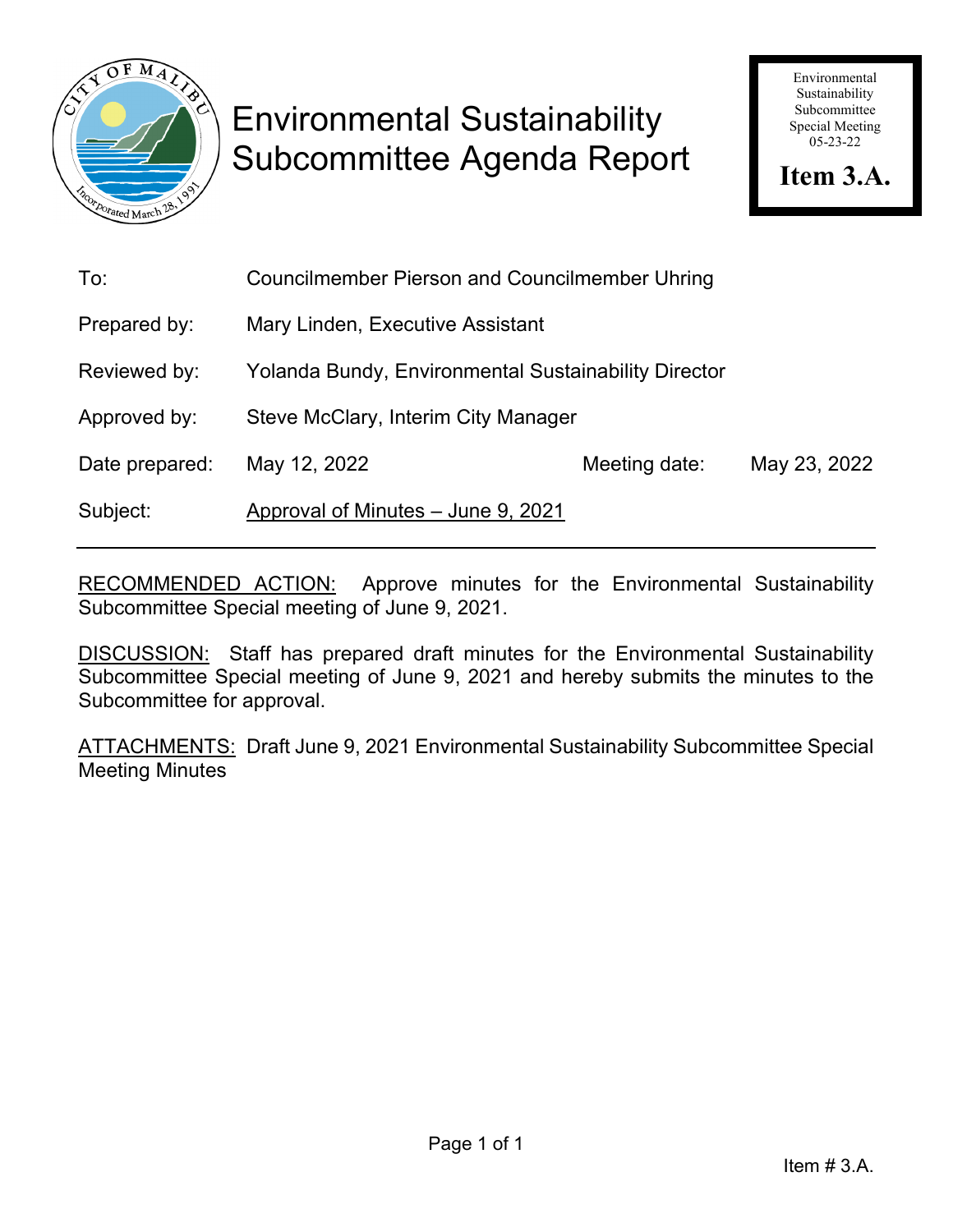#### **MINUTES** ENVIRONMENTAL SUSTAINABILITY SUBCOMMITTEE SPECIAL MEETING JUNE 9, 2021 TELECONFERENCED - VARIOUS LOCATIONS  $4:00 \text{ P M}$

**The following meeting was held pursuant to the Governor's Executive Orders N-25-20 and N-29-20 and fully teleconferenced from various locations during the coronavirus disease (COVID-19) pandemic.**

#### **CALL TO ORDER**

Councilmember Pierson called the meeting to order at 4:00 p.m.

#### **ROLL CALL**

The following persons were recorded in attendance by the Recording Secretary:

PRESENT: Councilmembers Mikke Pierson and Steve Uhring

ALSO PRESENT: Yolanda Bundy; Environmental Sustainability Director; Christine Shen, Environmental Sustainability Analyst; Mark Johnson, Environmental Programs Coordinator; Kevin Schultz, Office Assistant; Parker Davis, Media Technician; and Mary Linden, Executive Assistant

#### **APPROVAL OF AGENDA**

MOTION Councilmember Uhring moved, and Councilmember Pierson seconded a motion to approve the agenda. The question was called, and the motion carried unanimously.

#### **REPORT ON POSTING OF AGENDA**

Executive Assistant Linden reported that the agenda for the meeting was properly posted on June 4, 2021.

ITEM 1 PRESENTATIONS / STAFF UPDATES

None.

#### ITEM 2 OLD BUSINESS

None.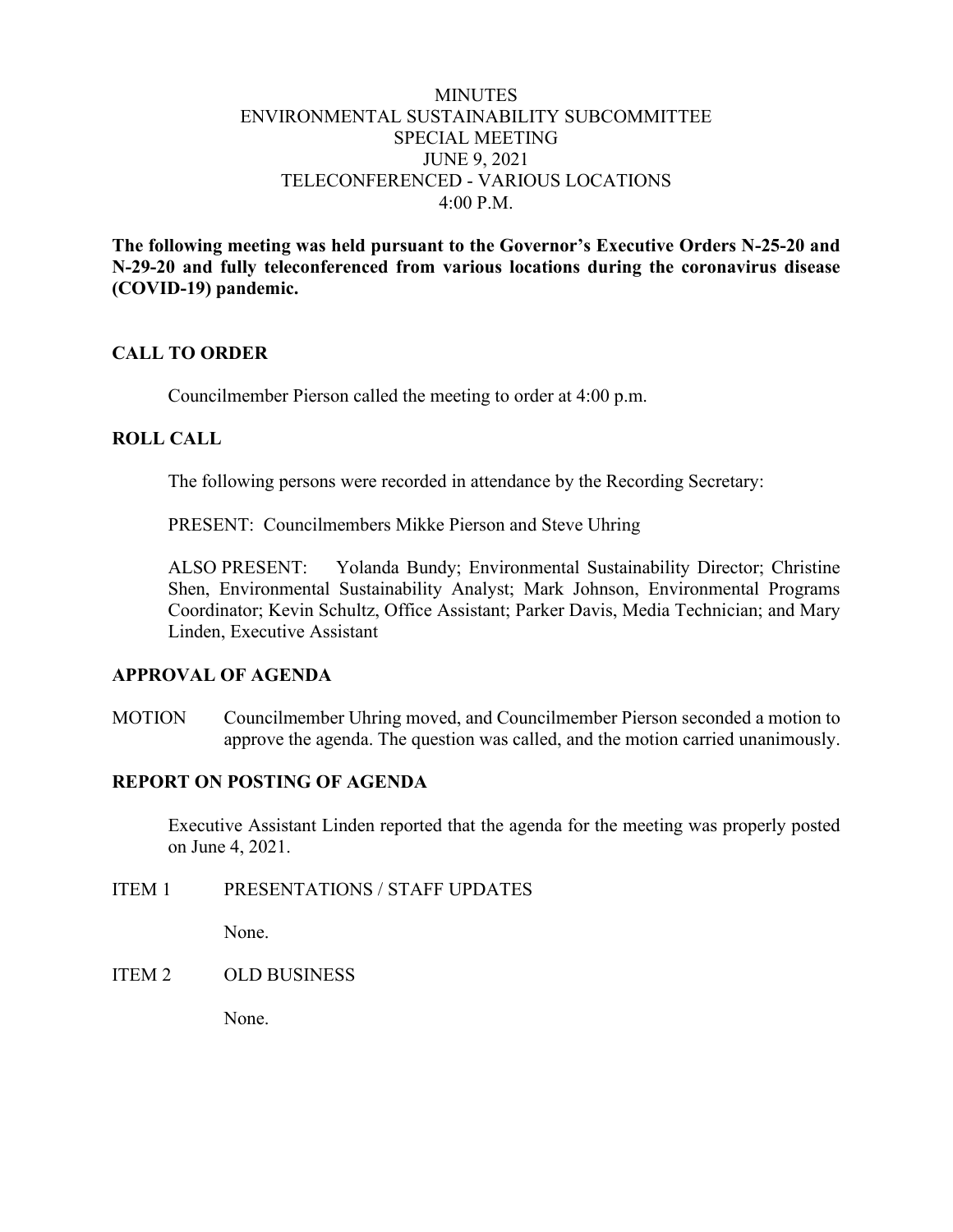#### ITEM 3 NEW BUSINESS

- A. Approval of Minutes April 29, 2021 Recommended Action: Approve the minutes for the Environmental Sustainability Subcommittee Special meeting of April 29, 2021.
- MOTION Councilmember Uhring moved, and Councilmember Pierson seconded a motion to approve the minutes for the Environmental Sustainability Subcommittee Special meeting of April 29, 2021. The question was called, and the motion carried unanimously.
	- B. Environmental Programs and California State Senate Bill (SB) 1383: Organic Waste Reduction Update Recommended Action: Receive and file a presentation on the Environmental Programs activities, including Senate Bill (SB) 1383: Organic Waste Reductions.

Environmental Sustainability Director Bundy stated the presentation today would provide an update on staff's outreach to businesses regarding compliance with SB 1383. She stated staff was working with the Media Team to put more information out to the community. She stated staff contacted the Santa Monica-Malibu Unified School District (SMMUSD) regarding opportunities for students to visit Malibu Living Shores. She stated SMMUSD was looking into dates for those visits.

Environmental Sustainability Analyst Shen provided the presentation. She stated the City was working with Southern California Regional Energy Network (SoCalREN), a third-party resource helping public agencies save energy. She discussed the City's annual energy consumption and cost. She stated water pumping resulted in the highest usage. She stated a SoCalREN audit of City Hall revealed that the heating, ventilation, and air conditioning (HVAC) system was constantly running. She stated the system was reprogrammed to only operate during business hours, saving 30% or \$20,000 annually in utility costs. She stated a similar audit of the Michael Landon Center at Malibu Bluffs Park indicated outdated lighting was wasting energy. She stated upgrading the lighting to LED lights cost \$960 and led to a savings of approximately 45% or \$981 annually. She provided an overview of requirements for compliance with Senate Bill (SB) 1383. She presented the City's progress to date. She stated staff met with all permitted haulers and updated the permit application to include SB 1383 requirements. She stated 89 commercial businesses did not currently have organic services. She stated the City continued to work with CalRecycle on edible food recovery compliance. She confirmed the four grocery stores in Tier 1 already had edible food recovery programs in place. She discussed the cooperation of SeedLA consulting group to help businesses recover food and potentially exceed State requirements. She discussed results of a survey of Malibu restaurants regarding food waste practices. She discussed inspection and enforcement requirements. She stated staff was working with the City Attorney to bring a new recycling ordinance and revisions to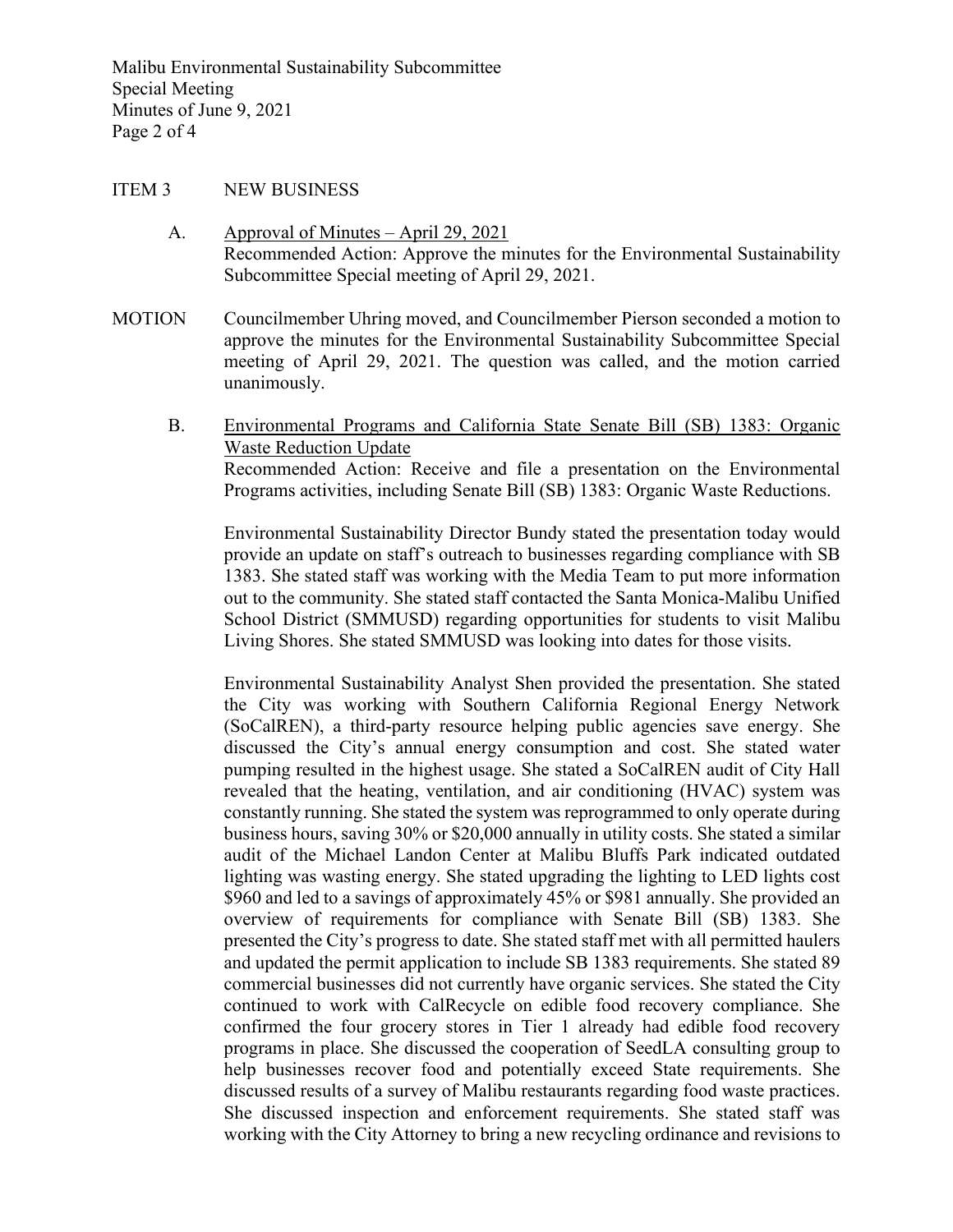the existing solid waste code to the Council in July. She announced household hazardous waste (HHW) and e-waste events scheduled in June through October 2021.

Environmental Sustainability Director Bundy thanked Environmental Sustainability Analyst Shen for her presentation. She stated the City was grateful for the no-cost assistance provided by SoCalREN and SeedLA.

Councilmember Uhring expressed appreciation for SoCalREN conducting the energy audits at no cost. He discussed the need to upgrade City-owned streetlights. In response to Councilmember Uhring, Environmental Sustainability Analyst Shen confirmed the City owns 14 streetlights. Environmental Sustainability Director Bundy stated Public Works Director DuBoux participated in the presentation by SoCalREN and said he wanted to have standard lights throughout the City.

Councilmember Uhring suggested the good work being done by Environmental Programs be shared with the public.

Councilmember Pierson agreed all these programs should be shared through the City's media outlets. He commended staff for tremendous work. He stated the improvements at City Hall and Michael Landon Center were impressive. He discussed an environmental award offered years ago by a non-profit environmental organization in Santa Monica. He suggested the City look into a similar partnership to offer awards as incentives to local businesses.

In response to Councilmember Pierson, Environmental Sustainability Analyst Shen stated the City did not contract with waste haulers. Councilmember Pierson asked if that was something to be considered.

Environmental Sustainability Analyst Shen discussed the County's contract with Universal Waste Systems for garbage disposal that included the Malibu Garbage Disposal District. She stated the City previously looked into a franchise agreement, but not many haulers expressed interest in serving Malibu. In response to Councilmember Pierson, Environmental Sustainability Analyst Shen explained contracts were between residents or businesses and the permitted haulers.

Environmental Sustainability Director Bundy stated staff could provide a presentation about waste haulers, including rate information, at the next Subcommittee meeting.

In response to Councilmember Uhring, Environmental Sustainability Analyst Shen stated the haulers were working with the City to ensure compliance with SB 1383. Environmental Sustainability Director Bundy stated responsibility for compliance fell on the haulers.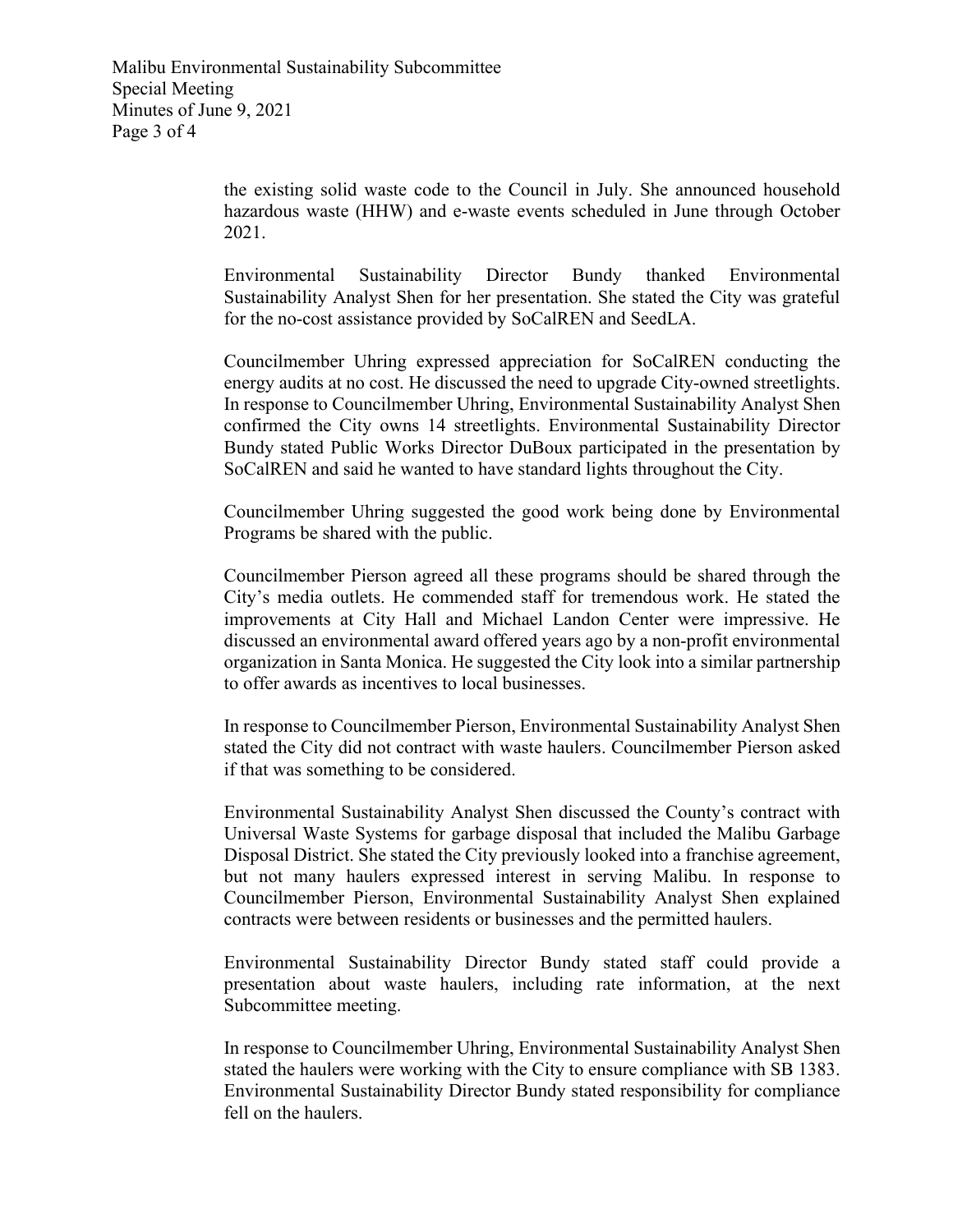Malibu Environmental Sustainability Subcommittee Special Meeting Minutes of June 9, 2021 Page 4 of 4

> Councilmember Pierson discussed a resident interested in providing composting for the community. Environmental Sustainability Director Bundy stated she and Community Services staff met with the resident and discussed the use of City parks for the program. Councilmember Uhring stated the resident was launching a compost program in the Serra area this weekend.

> Councilmember Uhring thanked staff for their efforts and for keeping the Subcommittee informed of progress.

#### **ADJOURNMENT**

MOTION At 4:36 p.m., Councilmember Uhring moved and Councilmember Pierson seconded a motion to adjourn the meeting. The question was called, and the motion carried unanimously.

> Approved and adopted by the Environmental Sustainability Subcommittee of the City of Malibu on  $\qquad$ , 2022.

> > MIKKE PIERSON, Councilmember

 $\overline{\mathcal{L}}$  , and the set of the set of the set of the set of the set of the set of the set of the set of the set of the set of the set of the set of the set of the set of the set of the set of the set of the set of the s

ATTEST:

MARY LINDEN, Executive Assistant

\_\_\_\_\_\_\_\_\_\_\_\_\_\_\_\_\_\_\_\_\_\_\_\_\_\_\_\_\_\_\_\_\_\_\_\_\_